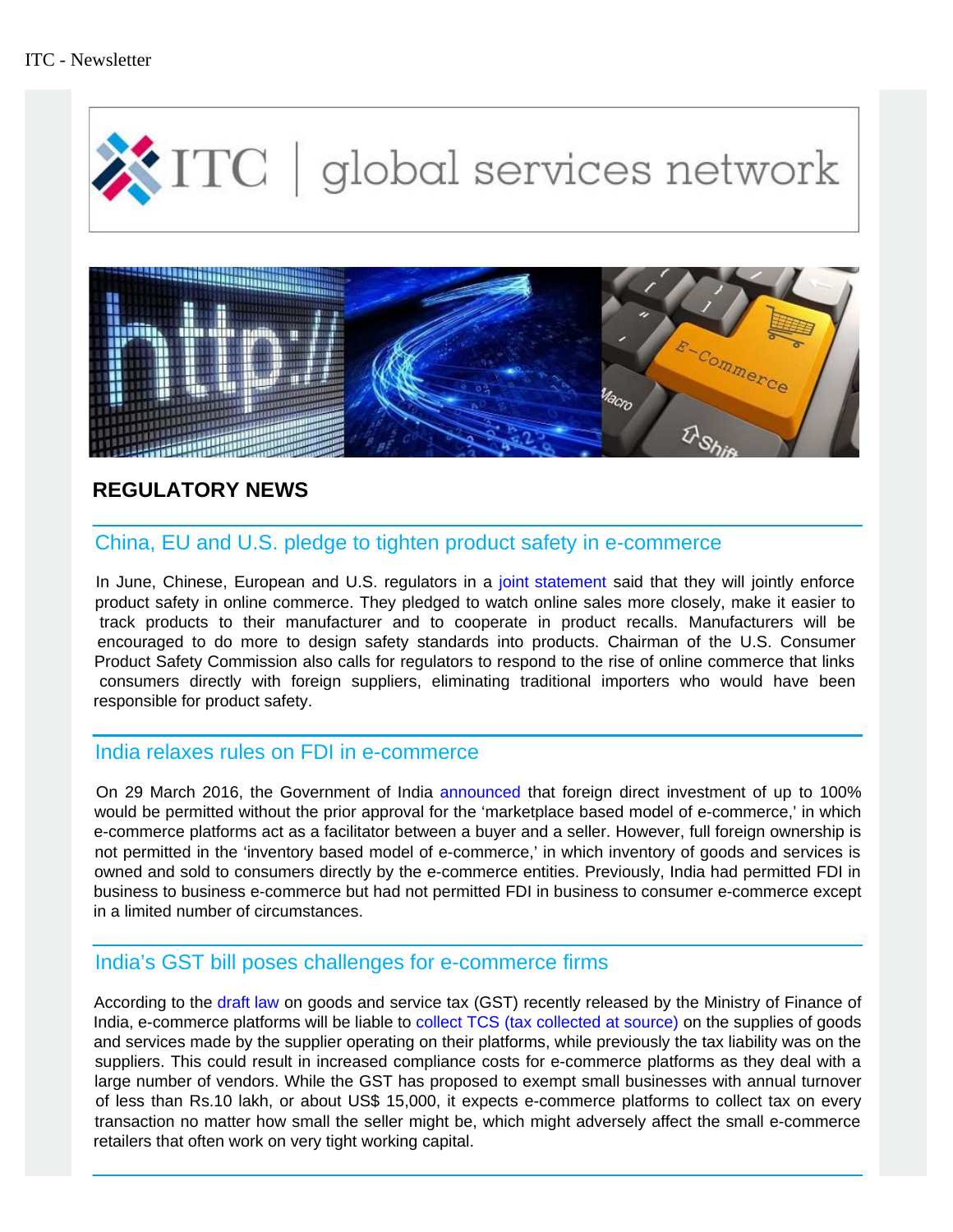#### E-commerce proposals in Indonesia's 13th economic policy package

 The Coordinating Ministry of Economic Affairs and industry players are [discussing](http://en.katadata.co.id/news/2016/05/27/seven-e-commerce-proposals-in-13th-economic-policy-package) an e-commerce roadmap that has been proposed to President Joko Widodo for inclusion in the 13th economic policy package. The roadmap includes policies aimed at facilitating e-commerce businesses, including in logistics, funding, consumer protection, tax holiday for e-commerce start-ups, infrastructure communication, cyber security and the development of human resources. The trade potential of e-commerce in 2015 is an estimated [US\\$ 20 billion](http://en.katadata.co.id/news/2016/04/29/president-look-out-mall-owners-e-commerce-is-coming), or around IDR 280 trillion. To encourage the growth of e-trade in Indonesia, the government has opened its doors wide to foreign investorswho want to invest in large-scale e-commerce businesses by revising the nation's negative investment list. Previously, this sector was completely off limits for foreign investors.

### E-Commerce returns to WTO TRIPS council agenda

 The WTO's Trade Related Aspects of Intellectual Property Rights (TRIPS) Council discussed the topic of e-commerce for the first time since 2003, during a 7-8 June [meeting](https://www.wto.org/english/news_e/news16_e/trip_10jun16_e.htm) in Geneva. In view of the decision by members at the Nairobi Ministerial Conference to "reinvigorate the regular work" of the WTO committees, Canada proposed members to consider possible approaches for re-engaging in discussions under the ecommerce work programme at the TRIPS Council. The discussions could allow members to share national experiences and practices on IP and e-commerce issues in light of the rapid growth in digital technology and telecommunications as facilitators of commerce. The Canadian initiative was well received among delegations, supporting discussion of IP-related issues in e-commerce, both as regards the trading of IPprotected goods as well as the technology needed to enable e-commerce.

## Breaking down barriers to reach EU's digital single market strategy

 The European Commission has [proposed](http://www.europarl.europa.eu/news/en/news-room/20160523STO28475/Breaking-down-barriers-giving-consumers-equal-access-to-online-products) new rules to make an end to the unjustified use of the practice known as geo-blocking, the practice by companies to stop certain consumers from using their on-line service in another country. The Commission adopted the Digital Single Market strategy last year in May. The Parliament responded by adopting a report in January 2016 with ideas to be used for upcoming legislation. The report stated geo-blocking consumers' online access to goods and services on the basis of their IP address, postal address or the country of issue of credit cards was unjustified and therefore it should end.

## **TRADE NEWS**

## The rise of e-commerce in Hungary

 Ecommerce in Hungary has [surpassed](http://ecommercenews.eu/ecommerce-hungary-accounts-4-1-total-retail/) the milestone of 300 billion Hungarian forints (about 963 million euros) for the first time in 2015, reaching 319 billion Hungarian forints, or 1.02 billion euros, at the end of last year. Ecommerce now accounts for 4.1 percent of the overall retail trade. The share of ecommerce within the overall retail increased by 0.4 percentage point last year.

## **BUSINESS NEWS**

#### Jack Ma proposes new global e-commerce platform

 Jack Ma, founder of Alibaba, called in multiple occasions for a global e-commerce platform to represent the interests of small traders who have been enabled by e-commerce to buy and sell across borders. The proposed Electronic World Trade Platform, or e-WTP, championed by Jack Ma at the [Boao Forum for](http://news.xinhuanet.com/english/2016-03/23/c_135217057.htm)  [Asia](http://news.xinhuanet.com/english/2016-03/23/c_135217057.htm) and at the G20 Business 20 Forum in St. Petersburg, is set to enable small and medium enterprises to benefit more from international trade facilitated by e-commerce. 'In the Internet Age, we need trade platforms that are more open, fairer and freer,' Ma said. 'We need to go back to trade itself. It is not an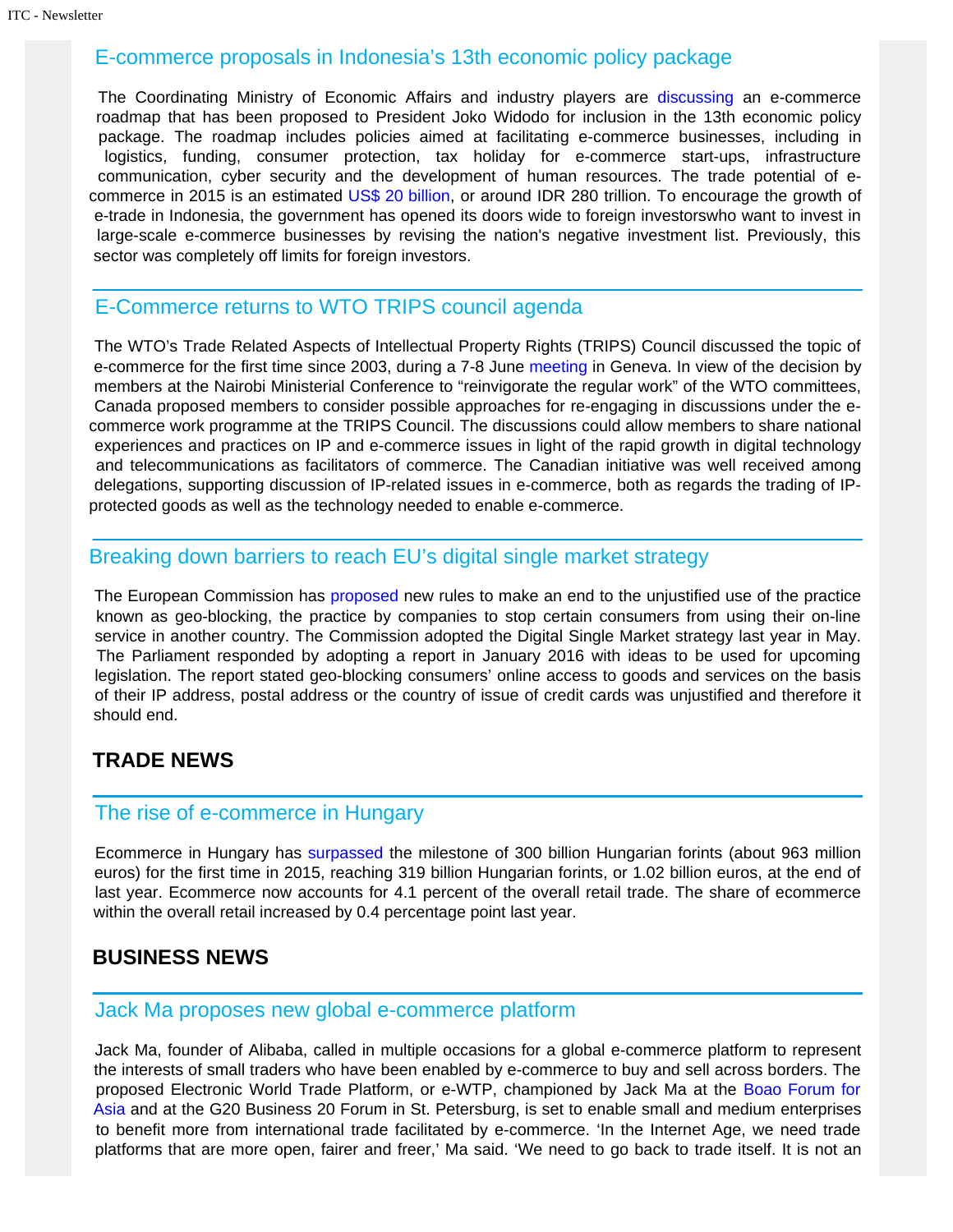organization. It is not a negotiation. It is just a platform to enable the small and medium enterprises and the consumers of the world, especially the young.'

## Nigeria and Russia to launch an e-commerce platform

 The Lagos Chamber of Commerce and Industry (LCCI) in collaboration with Trail Trans Logistics Group of Companies in Russia, has [concluded](http://www.leadership.ng/business/537591/nigeria-russia-launch-e-commerce-platform) plans to formally launch an e-commerce platform that will boost the quantum of direct trade, both import and export, between Russia and Nigeria. The official launch, according to LCCI, scheduled to hold Lagos, is expected to further boost the national economy. Muda Yusuf, director-general of the Lagos Chamber of Commerce and Industry (LCCI) said: 'The RuNiTrade ecommerce platform is a welcome development, coming at a time when Nigeria seriously needs forex from export as a way of diversifying the economy, and strengthening the non-oil sector. The focus, here, with this launch, is to strengthen the bilateral trade relations between Russia and Nigeria, and boost the economic activities between the two countries.'

## **EVENTS**

#### E-Commerce caravan: swiss summer route

 The International Trade Centre (ITC) in partnership with DHL and eBay will bring an e-Commerce Caravan to Switzerland starting from 1 July over the course of the week. The [e-Commerce Caravan](http://www.intracen.org/event/E-Commerce-Caravan/) is a series of events where physical and virtual worlds meet to promote and sell authentic products made by small and medium-sized enterprises (SMEs) that ITC works with. Visitors to the e-Commerce Caravan will have the opportunity to listen and interact with entrepreneurs from Cote d'Ivoire, Ethiopia, Morocco, Rwanda, Senegal and Syria. They will be invited to discover how international trade can boost business leading to higher incomes and stronger economies, and how this helps provide stability and build peace.

## Connecting SMEs to the global services market at CIFTIS

 Over 40 SMEs and trade and investment support institutions in IT and tourism sectors were sponsored by ITC to take part in the 4th China International Fair for Trade in Services (CIFTIS) held on 27 - 31 May in Beijing. ITC experts in business matchmaking have organized B2B meetings with the Chinese companies and provided training to the SMEs on how to market services offerings in China. Tourism companies from Bangladesh, Cambodia, Laos, Myanmar and Nepal met with the leading Chinese tour operators and signed MOUs on bringing more Chinese tourist to these countries. CIFTIS is a premier trade fair focused on services trade. The 4th CIFTIS attracted 171,000 merchants and representatives from 126 countries and regions to showcase their offerings in the 50,000 square meters exhibition halls and the total intended trade reached US\$ 101.08 billion, among which US\$ 19.88 billion is international trade in services.

## High level forum on 'E-commerce dialogue: G20 policy options'

 ITC and the B20 China, China Council for the Promotion of International Trade (CCPIT) jointly hosted a [high level forum](http://www.intracen.org/itc/sectors/services/events/) on 'E-commerce Dialogue: G20 Policy Options' on 28 May at the 4th CIFTIS in Beijing. Chinese Vice Minister of Commerce, Deputy Director General of the WTO, Vice Chairman of CCPIT, Vice President of Alibaba, among many other honored speakers from governments, businesses and international organizations, shared their visions for a global e-commerce market without boundaries and discusses possible G20 policy options for enhancing cooperation in e-commerce, focused on regulatory cooperation, public-private dialogues and capacity building.

#### Launch of IT/ITES sector export plan in Uganda

With the facilitation of the [Netherlands Trust Fund III](http://www.intracen.org/itc/projects/ntf-3/uganda/) (NTF III) programme, the Government of [Uganda](https://www.youtube.com/watch?v=-Yy1-ddAjUk)  [launched Sector Export Plan and Country Marketing Plan](https://www.youtube.com/watch?v=-Yy1-ddAjUk) for the IT and IT-enabled services sectors in April 2016. The Sector Export Plan identifies strategies that will enhance the export competitiveness of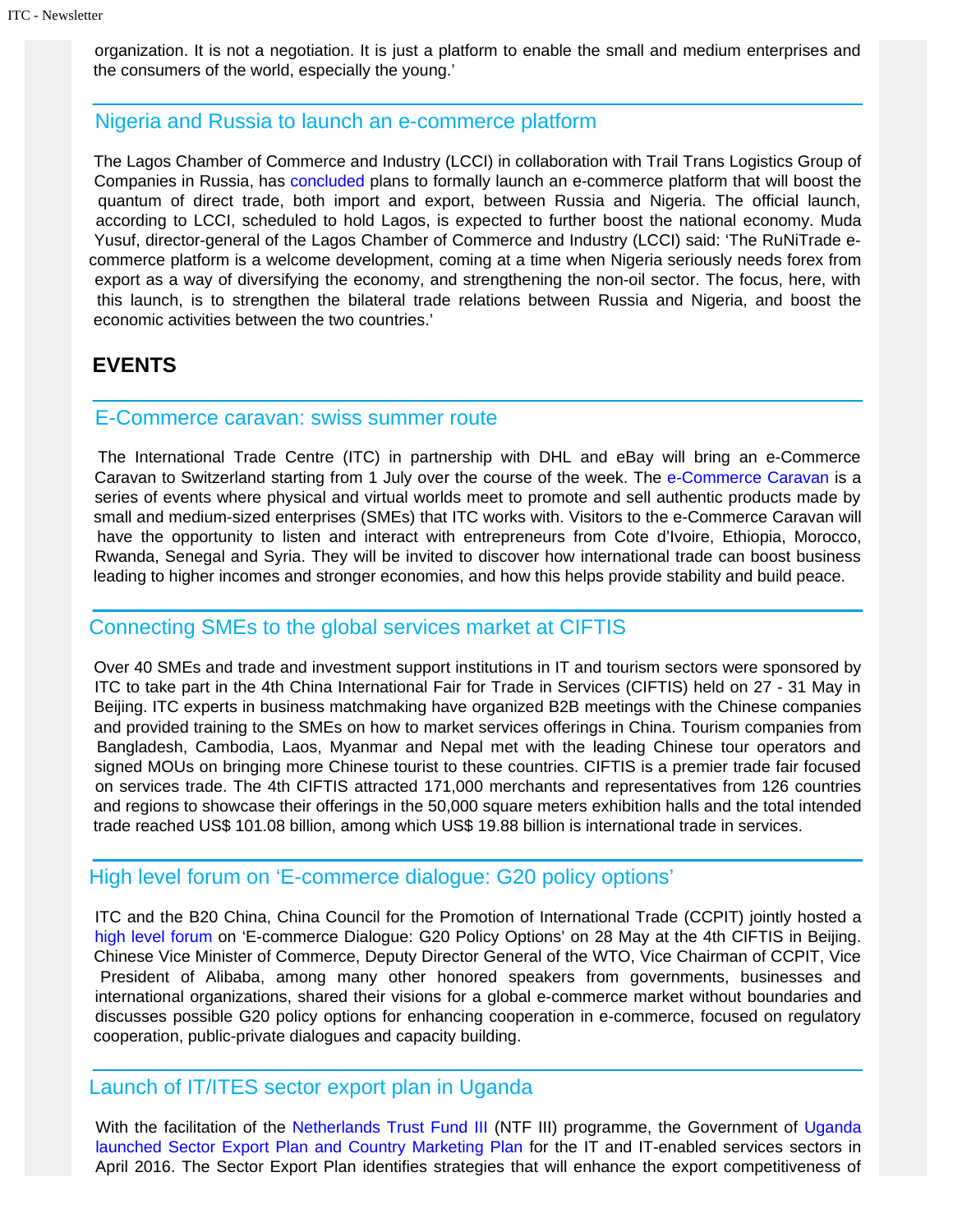Ugandan companies while the Country Marketing Plan prioritizes marketing and communication components that should be implemented to enhance visibility of the sector. [30 beneficiary SMEs](http://www.intracen.org/NTF-III-Uganda-Companies/) of the NTF III programme working in IT or using IT as an enabler of services - such as call centres or companies working in data entry, digitization, or Internet search engine optimization - will be the first to benefit from the plans. Eventually, the implementation of the plans will be expanded to include other Ugandan tech companies. As the Ugandan Minister of ICT himself emphasized, 'these plans will play a critical role in increasing the export competitiveness of Ugandan IT and ITES businesses in regional and global markets.'

## Global E-commerce Summit 2016

 On 29 May - 1 June, Barcelona's International Convention Centre (CCIB) convened key international ecommerce executives to prepare for the future of cross-border e-commerce at the [Global E-commerce](http://e-commercesummit.com/news/777-global-e-commerce-summit-2016-a-continued)  [Summit](http://e-commercesummit.com/news/777-global-e-commerce-summit-2016-a-continued).

## OECD's conference on digital economy

On 21 - 23 June 2016, Ministers and stakeholders gathered at the Moon Palace Hotel in Cancún, Mexico, for an [OECD Ministerial Meeting](http://www.oecd.org/internet/ministerial/) on the Digital Economy: Innovation, Growth and Social Prosperity, to move the digital agenda forward in four key policy areas foundational to the growth of the digital economy. Internet openness is high on policy agendas; digital trust needs to be strengthened; global connectivity is reaching an unprecedented scale, while jobs and skills are being radically transformed.

## **PUBLICATIONS**

## Bringing SMEs onto the e-commerce highway

 ITC launched a [report](http://www.intracen.org/publication/Bringing-SMEs-onto-the-e-Commerce-Highway/) on 'Bringing SMEs onto the E-Commerce Highway' on Saturday, 28 May at the 4th CIFTIS in Beijing. The report provides practical information on how to ensure that e-commerce opportunities are accessible to SMEs, especially those in developing country markets. Policy challenges and bottlenecks are examined in each segment of an e-commerce process chain, including establishing business online, international e-payment, cross-border delivery and aftersales services. The publication also features case studies from entrepreneurs in developing countries and provides checklists of the essential ingredients for SME success in cross-border e-commerce. This report is a starting point for public-private dialogue to address e-commerce bottlenecks.

## Digital globalization: the new era of global flows

 The McKinsey Global Institute (MGI) [report](http://www.mckinsey.com/business-functions/mckinsey-digital/our-insights/digital-globalization-the-new-era-of-global-flows) provides a detailed analysis of how global flows in trade, services, finance, people, and data are evolving and its influence on economic growth. It finds strong evidence of the economic value of participating in global flows and that data flows account for a substantial portion of that impact. Both inflows and outflows matter for growth as they circulate ideas, research, technologies, talent, and best practices around the world.



TRADE IMPACT FOR GOOD

**To submit an information item for circulation, please send an email to** tradeinservices@intracen.org